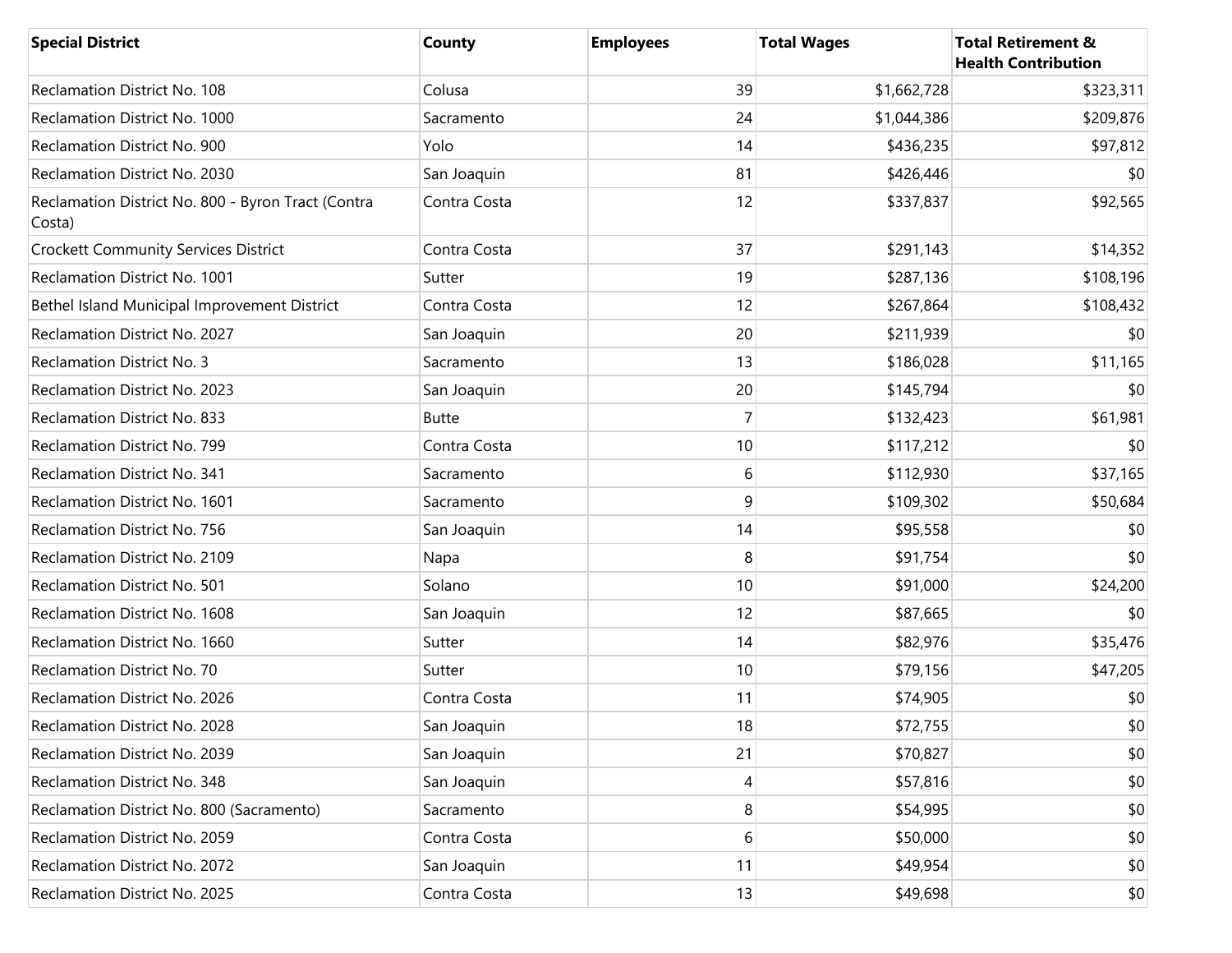| Reclamation District No. 537             | Yolo         | 6  | \$48,461 | \$0 |
|------------------------------------------|--------------|----|----------|-----|
| Reclamation District No. 2113            | San Joaquin  | 5  | \$46,719 | \$0 |
| Reclamation District No. 551             | Sacramento   | 4  | \$39,367 | \$0 |
| Reclamation District No. 2041            | San Joaquin  | 10 | \$36,444 | \$0 |
| Reclamation District No. 684             | San Joaquin  | 10 | \$32,064 | \$0 |
| Reclamation District No. 1614            | San Joaquin  | 5  | \$31,457 | \$0 |
| Reclamation District No. 2040            | San Joaquin  | 17 | \$30,481 | \$0 |
| Reclamation District No. 563             | Sacramento   | 10 | \$29,645 | \$0 |
| Reclamation District No. 2067            | Sacramento   | 4  | \$24,838 | \$0 |
| Reclamation District No. 1               | San Joaquin  | 5  | \$20,520 | \$0 |
| Reclamation District No. 548             | San Joaquin  | 8  | \$18,698 | \$0 |
| Reclamation District No. 2064            | San Joaquin  | 5  | \$18,434 | \$0 |
| Reclamation District No. 1607            | Solano       | 6  | \$18,352 | \$0 |
| Reclamation District No. 1600            | Yolo         | 6  | \$15,000 | \$0 |
| Reclamation District No. 2038            | San Joaquin  | 14 | \$14,103 | \$0 |
| Reclamation District No. 317             | Sacramento   | 4  | \$12,900 | \$0 |
| Reclamation District No. 2060            | Solano       | 13 | \$12,284 | \$0 |
| Reclamation District No. 2119            | San Joaquin  | 10 | \$11,379 | \$0 |
| Reclamation District No. 150             | Yolo         | 8  | \$9,700  | \$0 |
| <b>Reclamation District No. 2</b>        | San Joaquin  | 7  | \$8,800  | \$0 |
| Reclamation District No. 2024            | Contra Costa | 8  | \$8,546  | \$0 |
| Reclamation District No. 544             | San Joaquin  | 12 | \$8,303  | \$0 |
| Reclamation District No. 17              | San Joaquin  | 5  | \$8,070  | \$0 |
| Reclamation District No. 2137            | Contra Costa | 4  | \$6,131  | \$0 |
| Reclamation District No. 407             | Sacramento   | 4  | \$6,090  | \$0 |
| Reclamation District No. 2117            | Contra Costa | 5  | \$5,416  | \$0 |
| Reclamation District No. 2042            | San Joaquin  | 7  | \$3,470  | \$0 |
| Reclamation District No. 2037            | San Joaquin  | 4  | \$2,915  | \$0 |
| Reclamation District No. 524             | San Joaquin  | 8  | \$2,863  | \$0 |
| Three Rivers Levee Improvement Authority | Yuba         | 5  | \$2,600  | \$0 |
| Reclamation District No. 773             | San Joaquin  | 5  | \$2,528  | \$0 |
| Reclamation District No. 827             | Yolo         | 3  | \$1,305  | \$0 |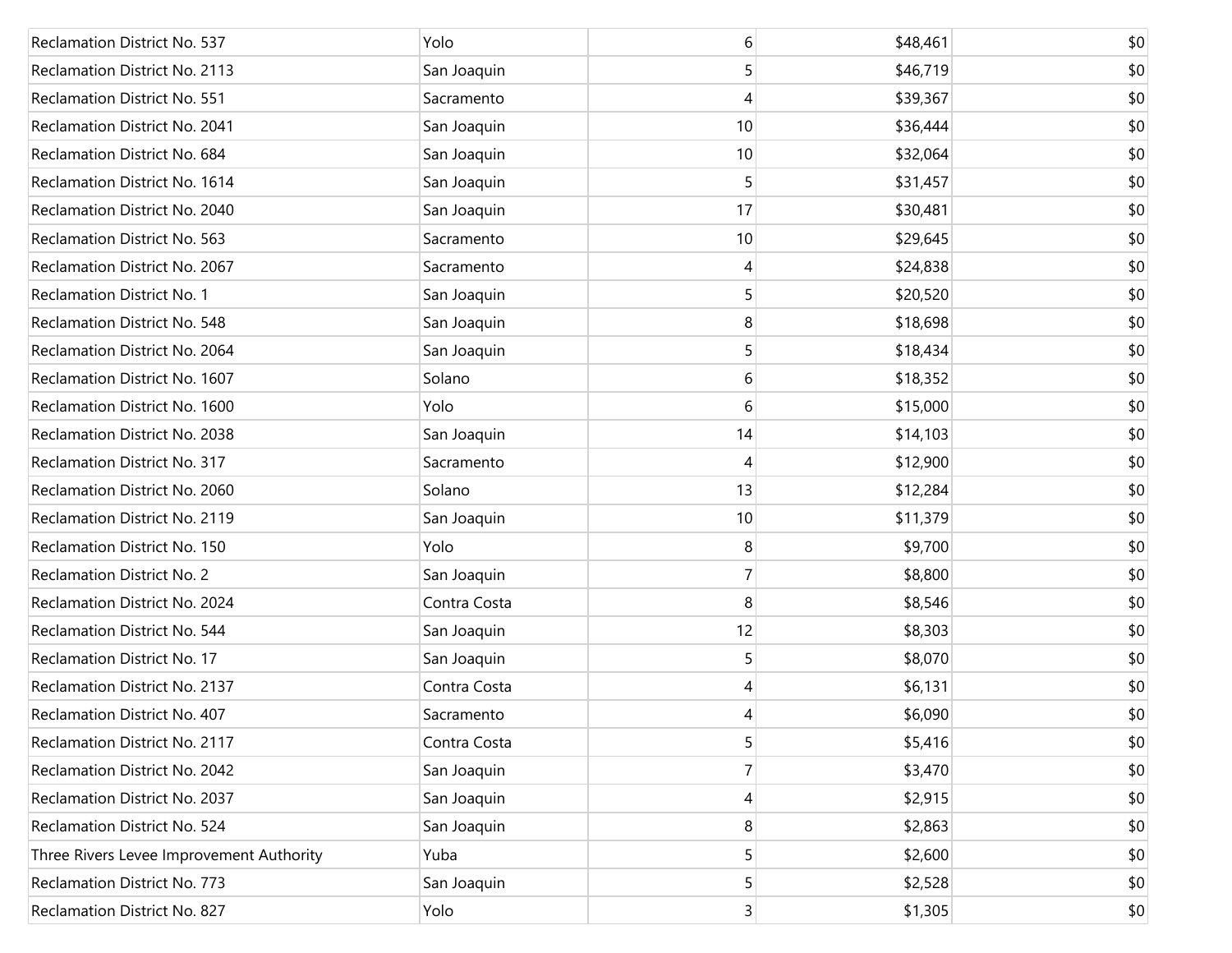| Reclamation District No. 1606                                                 | Fresno       | 3 | \$525 | \$0 |
|-------------------------------------------------------------------------------|--------------|---|-------|-----|
| Sacramento River Westside Levee District (Colusa)                             | Colusa       | 5 | \$350 | \$0 |
| <b>Carson Reclamation Authority</b>                                           | Los Angeles  | 7 | \$0   | \$0 |
| Collinsville Levee District (Solano)                                          | Solano       | 3 | \$0   | \$0 |
| Discovery Bay Reclamation and Drainage Maintenance<br>District (Contra Costa) | Contra Costa | 5 | \$0   | \$0 |
| Frost Lake Reclamation District No. 2129 (Solano)                             | Solano       | 7 | \$0   | \$0 |
| Knightsen Town Community Services District                                    | Contra Costa | 5 | \$0   | \$0 |
| Levee District No. 1 (Glenn)                                                  | Glenn        | 3 | \$0   | \$0 |
| Levee District No. 2 (Glenn)                                                  | Glenn        | 3 | \$0   | \$0 |
| Levee District No. 3 (Glenn)                                                  | Glenn        | 3 | \$0   | \$0 |
| Lockeford Protection District No. 1 (San Joaquin)                             | San Joaquin  | 3 | \$0   | \$0 |
| Pasadena Glen Community Services District                                     | Los Angeles  | 5 | \$0   | \$0 |
| Reclamation District No. 10                                                   | Yuba         | 3 | \$0   | \$0 |
| Reclamation District No. 1002                                                 | Sacramento   | 3 | \$0   | \$0 |
| Reclamation District No. 1007                                                 | San Joaquin  | 3 | \$0   | \$0 |
| Reclamation District No. 1618                                                 | Kings        | 3 | \$0   | \$0 |
| Reclamation District No. 2021                                                 | San Joaquin  | 3 | \$0   | \$0 |
| Reclamation District No. 2029                                                 | San Joaquin  | 3 | \$0   | \$0 |
| Reclamation District No. 2033                                                 | San Joaquin  | 6 | \$0   | \$0 |
| Reclamation District No. 2044                                                 | San Joaquin  | 5 | \$0   | \$0 |
| Reclamation District No. 2047                                                 | Colusa       | 7 | \$0   | \$0 |
| Reclamation District No. 2054                                                 | Sutter       | 3 | \$0   | \$0 |
| Reclamation District No. 2056                                                 | Sutter       | 3 | \$0   | \$0 |
| Reclamation District No. 2062                                                 | San Joaquin  | 4 | \$0   | \$0 |
| Reclamation District No. 2063                                                 | Stanislaus   | 5 | \$0   | \$0 |
| Reclamation District No. 2070                                                 | Lake         | 3 | \$0   | \$0 |
| Reclamation District No. 2071                                                 | Kings        | 5 | \$0   | \$0 |
| Reclamation District No. 2074                                                 | San Joaquin  | 3 | \$0   | \$0 |
| Reclamation District No. 2075                                                 | San Joaquin  | 5 | \$0   | \$0 |
| Reclamation District No. 2084                                                 | Solano       | 3 | \$0   | \$0 |
| Reclamation District No. 2085                                                 | San Joaquin  | 5 | \$0   | \$0 |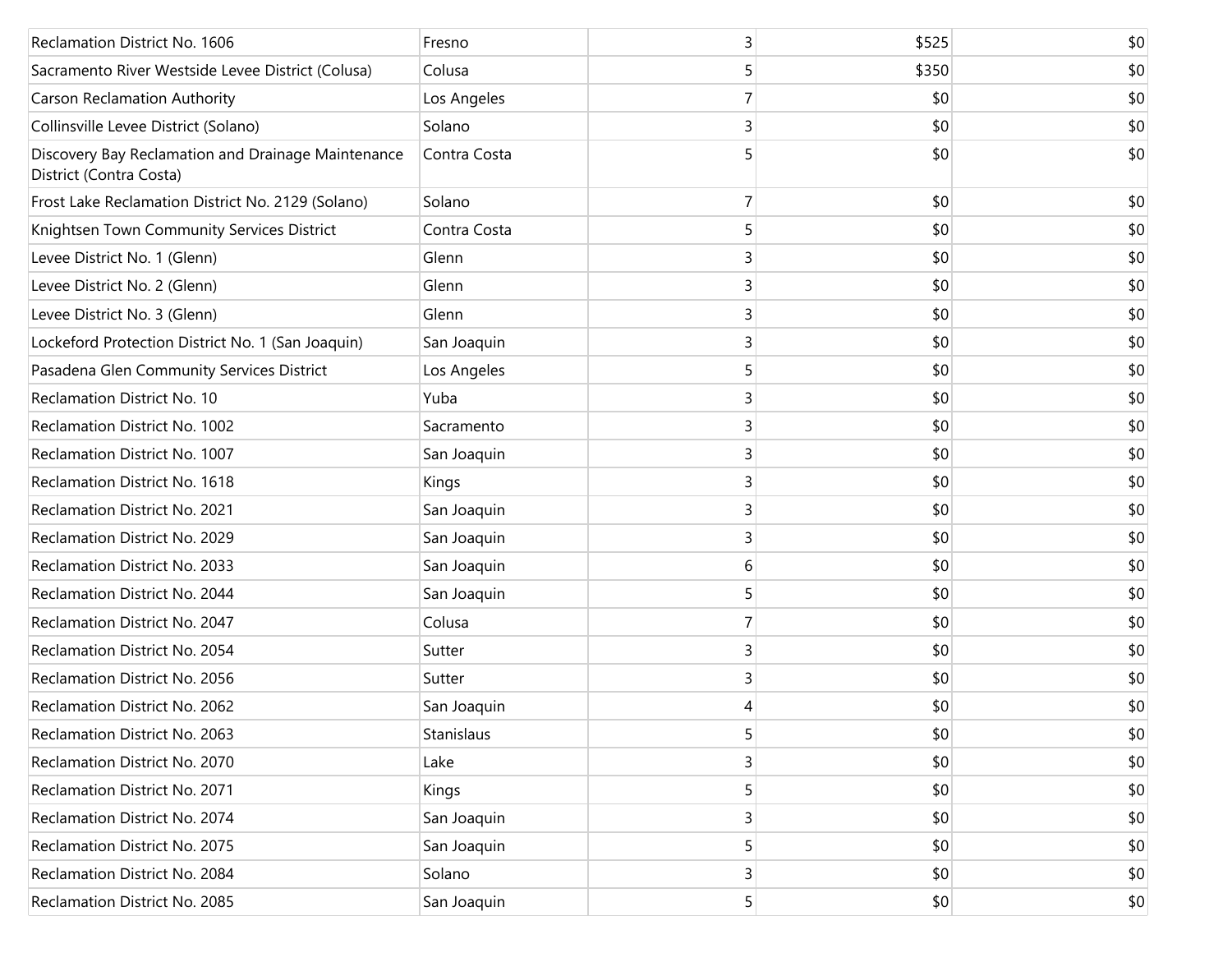| Reclamation District No. 2086               | San Joaquin  | 3              | \$0 | \$0 |
|---------------------------------------------|--------------|----------------|-----|-----|
| Reclamation District No. 2089               | San Joaquin  | 5              | \$0 | \$0 |
| Reclamation District No. 2090               | Contra Costa | 3              | \$0 | \$0 |
| Reclamation District No. 2091               | Stanislaus   | 3              | \$0 | \$0 |
| Reclamation District No. 2092               | Stanislaus   | 3              | \$0 | \$0 |
| Reclamation District No. 2093               | Solano       | 3              | \$0 | \$0 |
| Reclamation District No. 2095               | San Joaquin  | 3              | \$0 | \$0 |
| Reclamation District No. 2096               | San Joaquin  | 5              | \$0 | \$0 |
| Reclamation District No. 2098               | Solano       | 5              | \$0 | \$0 |
| Reclamation District No. 2103               | Yuba         | 3              | \$0 | \$0 |
| Reclamation District No. 2107               | San Joaquin  | 3              | \$0 | \$0 |
| Reclamation District No. 2110               | Sacramento   | 3              | \$0 | \$0 |
| Reclamation District No. 2111               | Sacramento   | 3              | \$0 | \$0 |
| Reclamation District No. 2112               | Solano       | 3              | \$0 | \$0 |
| Reclamation District No. 2114               | San Joaquin  | 3              | \$0 | \$0 |
| Reclamation District No. 2115               | San Joaquin  | 3              | \$0 | \$0 |
| Reclamation District No. 2116               | San Joaquin  | 3              | \$0 | \$0 |
| Reclamation District No. 2122               | Contra Costa | 3              | \$0 | \$0 |
| Reclamation District No. 2125               | Kings        | 3              | \$0 | \$0 |
| Reclamation District No. 2126               | San Joaquin  | 3              | \$0 | \$0 |
| Reclamation District No. 2130               | Solano       | 5              | \$0 | \$0 |
| Reclamation District No. 2134               | Solano       | 3              | \$0 | \$0 |
| Reclamation District No. 2135               | Solano       | 3              | \$0 | \$0 |
| Reclamation District No. 2136               | Solano       | 8              | \$0 | \$0 |
| Reclamation District No. 2138               | Solano       | 5              | \$0 | \$0 |
| Reclamation District No. 2140               | Glenn        | 3              | \$0 | \$0 |
| Reclamation District No. 2142               | Solano       | 5              | \$0 | \$0 |
| Reclamation District No. 2143 (Wendt Ranch) | Stanislaus   | 3              | \$0 | \$0 |
| Reclamation District No. 38                 | San Joaquin  | 3              | \$0 | \$0 |
| Reclamation District No. 403                | San Joaquin  | 3              | \$0 | \$0 |
| Reclamation District No. 404                | San Joaquin  | 3              | \$0 | \$0 |
| Reclamation District No. 536                | Solano       | $\overline{3}$ | \$0 | \$0 |